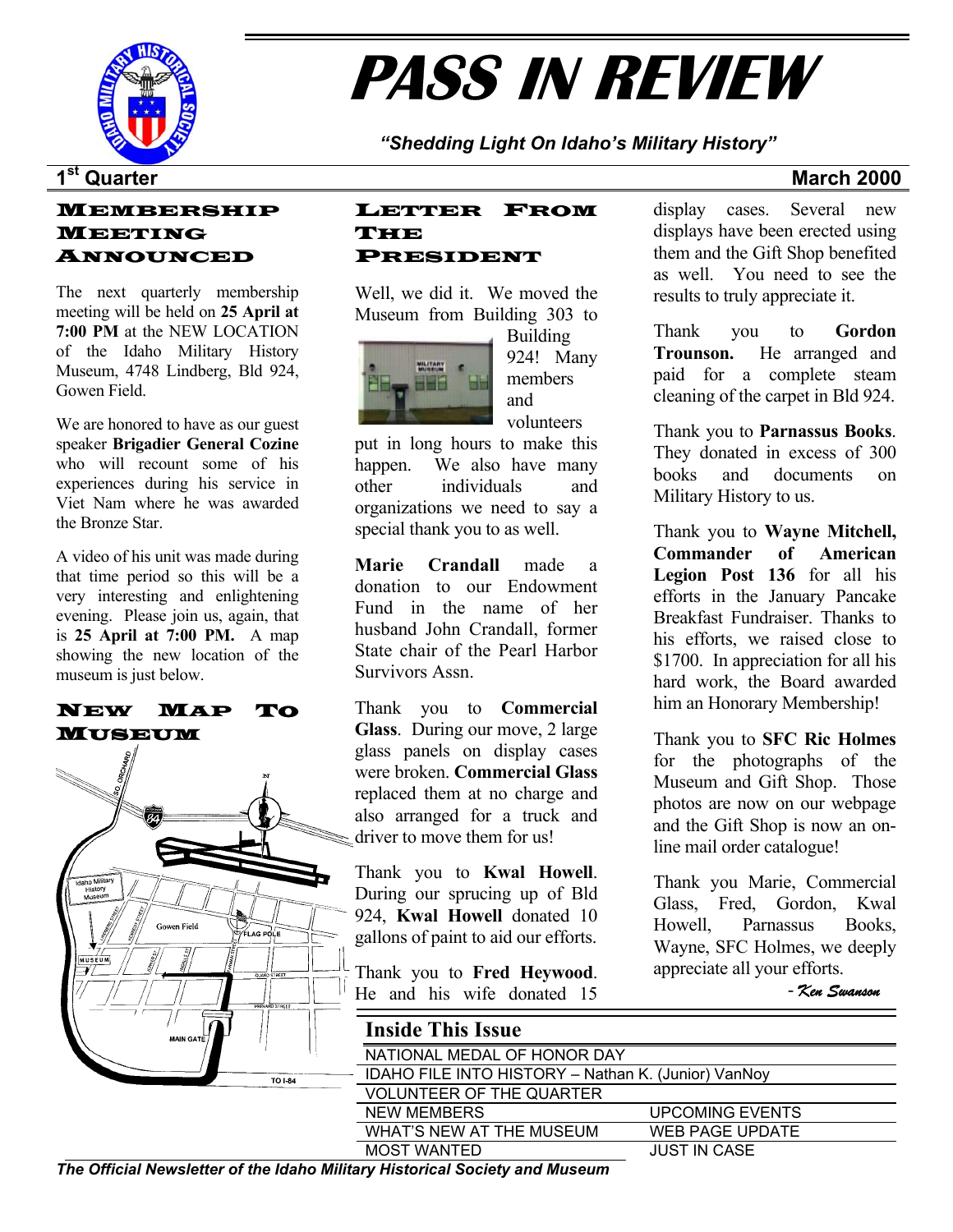### **PASS IN REVIEW** *March 2000* **-2-** NATIONAL MEDAL OFHONOR DAY

The United States Congress has designated March 25th of each year as NATIONAL MEDAL OF HONOR DAY; a day dedicated to Medal of Honor recipients. (Public Law 101- 564).

The date of March 25th was chosen because it was on March 25 (1863) that the first Medals of Honor were presented.

**Recipients buried in Idaho. Their names and burial sites are listed below. If one of them is near you, why not honor Medal of Honor day by having an early** *Memorial Day?*



Name & Service: **BARTER, Gurdon H.**, Navy Conflict: Civil War Location and Date of Act: USS Minnesota/Ft. Fisher, 15 January 1865 Name & Service: **LITTLETON,**<br>Medal Accredited to New York **Herbert A.**, USMC Medal Accredited to New York<br>Buried: **Viola Cemetery, Viola Idaho** Conflict: Korean Conflict

Name & Service: **BROSTROM,** Conflict: WWII Buried: **Kohler Lawn Cemetery,**<br>
Location and Date of Act: Near<br>
Nampa **Idaho** Dagami, Leyte, Philippine Islands, 28 October 1944 **Medal Accredited to Preston Idaho Richard Moses**, Army *Profiled on next page Profiled on next page* **Conflict: Philippine Insurrection** *Profiled on next page* **Buried: Preston Cemetery Dist, Preston, Idaho** Location and Date of Act: Near San

Name & Service: **CONAWAY, John Wesley**, Army Medal Accredited to Mandan, ND<br>
Conflict: Civil War<br> **Mandal Accredited to Mandan, ND** Conflict: Civil War Buried: **Normal Hill Cemetery,** Location and Date of Act: Vicksburg, **Lewiston, Idaho** Miss, 22 May 1863 Medal Accredited to Hartford IN Buried: **Evergreen Cemetery, Post Falls, Idaho** Conflict: WWII

Name & Service: **GREEN, John**, Army Conflict: Indian Campaigns Medal Accredited to Tacoma, WA Location and Date of Act: Lava Beds, California, 17 January 1873 Medal Accredited to Ohio

Buried: **Morris Hill Cemetery, Boise, Idaho** *Profiled in December 1999 Newsletter* Conflict: WWI Name & Service: **HAYS, John H**., Army Conflict: Civil War **Medal Accredited to Sugar City,**  Location and Date of Act: Columbus Medal Accredited to Oskaloosa IA Buried: **Moscow Cemetery, Moscow** 

Name & Service: **HEISE, Clamor**, Army Army Conflict: Indian Campaigns **There are 14 Medal of Honor** Conflict: Indian Campaigns **There are 14 Medal of Honor** Conflict: Indian Campaigns **There** are  $\frac{1}{2}$  Confliction Campaigns **There** are  $\frac{1}{2}$  Confl Location and Date of Act: Arizona,<br>
Mountains, AZ, 20 October 1869<br>
Mountains, AZ, 20 October 1869 **Lewiston, Idaho** Buried: **Heise Hot Springs**

### **Cemetery, Heise Idaho**

Name & Service: **KEPHART, James**, Frank Stanley, USMC<br>Army Army Conflict: Vietnam Conflict: Civil War Location and Date of Act: Near Da Location and Date of Act: Vicksburg<br>Miss, 19 May 1863<br>Mang, Vietnam, 12 July 1965 Medal Accredited to Dubuque IA Buried: **Elmwood Cemetery,**  Buried: **Emiwood Cemetery,**<br> **Gooding, Idaho** Buried: Greenwood Cemetery,

Bu Conflict: Korean Conflict ried: **Viola Cemetery, Viola Idaho** Conflict: WWII Location and Date of Act: Chungchon, Ebeation and Date of Act: Changehon,<br>Korea, 22 April 1951 Location and Date of Act: Near **Leonard C., Army Medal Accredited to Black Hawk, SD Conflict: WWII Ruried: Kobler Lawn Cemetery Medal Accredited to: Preston, Idaho Nampa, Idaho Nampa, Idaho** 

> Name & Service**: LONGFELLOW, Idaho** Isidro, Philippine Islands,16 May 1899

Name & Service**: MCCARTER, Lloyd G., Army** Location and Date of Act: Corregidor, Philippine Islands , 16-19 February 1945 Buried: **Woodlawn Cemetery, St. Maries Idaho**

Name & Service: **NEIBAUR Thomas Croft**, Army Location and Date of Act: Near Landres-et-St. Georges, France, 16 October 1918 **Idaho**  GA, 16 April 1865<br>Buried: Sugar City Cemetery, Sugar **City Idaho Idaho** *Profiled in September 1999 Newsletter*  Name & Service**: OLIVER, Francis,**

**Service**: Army Location and Date of Act: Chiricahua August-October 1868 Medal Accredited to: Ft. Filmore, NM Medal Accredited to New York Buried: **Normal Hill Cemetery**,

> Name & Service**: REASONER, Medal Accredited to: Kellogg, Idaho Kellogg, Idaho**

**Herbert AR.** Service: **VANNOY**, **Nathan**<br>**K.** (Junior), Army Finschafen, New Guinea, 17 October 1943

Buried: **Grace Cemetery, Grace** 



*"May the courage and heroism of* 

*a symbol always remind us of our debt to these men, and clearly point to the personal responsibility which every American has today to share in the work of helping to build a healthy and peaceful world." - President Harry Truman, July 10, 1948* **Remember to Fly the Flag on March 25th!** 

*The Official Newsletter of the Idaho Military Historical Society and Museum*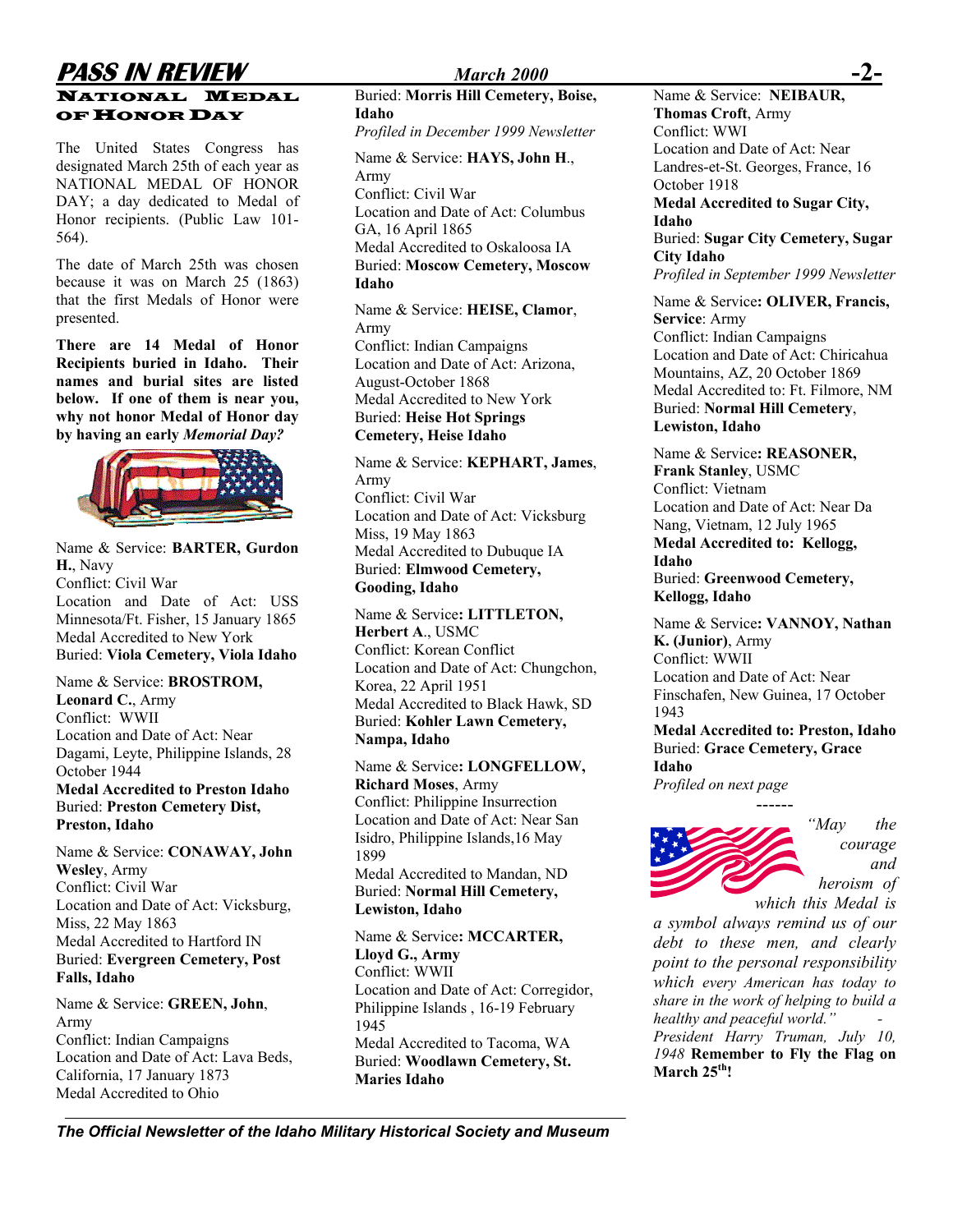### **PASS IN REVIEW** *March 2000* **-3-** IDAHO FILE **INTO HISTORY**



### **Nathan K. (Junior) VanNoy**

Medal Of Honor Recipient – World War II

*Rank and organization:* Private, U.S. Army, Headquarters Company, Shore Battalion, Engineer Boat and Shore Regiment. *Place and date:* Near Finschafen, New Guinea. 17 October 1943. *Entered service at:* Preston, Idaho. *Birth:* Grace, Idaho. G.O. *No.:* 17, 26 February 1944.

### *Citation:*

*"*For conspicuous gallantry and intrepidity above and beyond the call of duty in action with the enemy near Finschafen, New Guinea, on 17 October 1943. When wounded late in September, Pvt. VanNoy declined evacuation and continued on duty. On 17 October 1943 he was gunner in charge of a machinegun post only 5 yards from the water's edge when the alarm was given that 3 enemy barges *loaded* with troops were approaching the beach in the early morning darkness. One landing barge was sunk by Allied fire, but the other 2 beached 10 yards from Pvt. Van Noy's emplacement. Despite his exposed position, he poured a withering hail of fire

into the debarking enemy troops. His loader was wounded by a grenade and evacuated. Pvt. VanNoy, also grievously wounded, remained at his post, ignoring calls of nearby soldiers urging him to withdraw, and continued to fire with deadly accuracy. He expended every round and was found, covered with wounds dead beside his gun. In this action Pvt. VanNoy killed at least half of the 39 enemy taking part in the landing. His heroic tenacity at the price of his life not only saved the lives of many of his comrades, but enabled them to annihilate the attacking detachment." *(End of Citation)*

"Junior was born at Grace, Idaho August 9, 1924." "Junior, a student of the Preston high school, entered the service of his country …in February of this year. He was stationed at Ft. Warren, Wyoming, in March and was sent overseas with the army engineering corps in June with headquarters in Australia." --*Preston Citizen*, Volume Forty-Three, October 28, 1943.

According to the *Preston Citizen*, Nathan K. (Junior) VanNoy was 19 years of age. Junior had been previously wounded in action on September 20 but his wounds had been slight and he returned to duty on September 22. He was killed in action on October  $17<sup>th</sup>$  and is buried in Grace Idaho.



medal is one of the 8 accredited to the state of Idaho. Special thanks to the *Idaho State Historical Library and Archives* for their assistance with this article.

### VOLUNTEER OF THE **QUARTER**



**Please meet Cynthia Strader** 

Cynthia joined the IMHS in December 1996, shortly after she donated the photos her father took at Gowen Field during World War  $II$ .

She began volunteering her time at the Museum to help set up an exhibit of the photos she had donated and soon began spending more and more time at the Museum assisting with other projects.

In October 1998 she was elected to serve of the Board of Directors and accepted the challenge of becoming the Treasurer.

What started out as a day or so now & then has turned into 3 full days per week. **To say that Bob and Gayle would be lost without her is an understatement!** 

In addition to her Treasurer duties, she also assists in display development and labeling, conducting Museum tours, routing information inquiries, acquisitioning artifacts, and Nathan K. (Junior) VanNoy's  $\frac{1}{2}$  anything else that needs doing.

> **Cynthia, Thank you very much, we sincerely appreciate everything you have done for us!**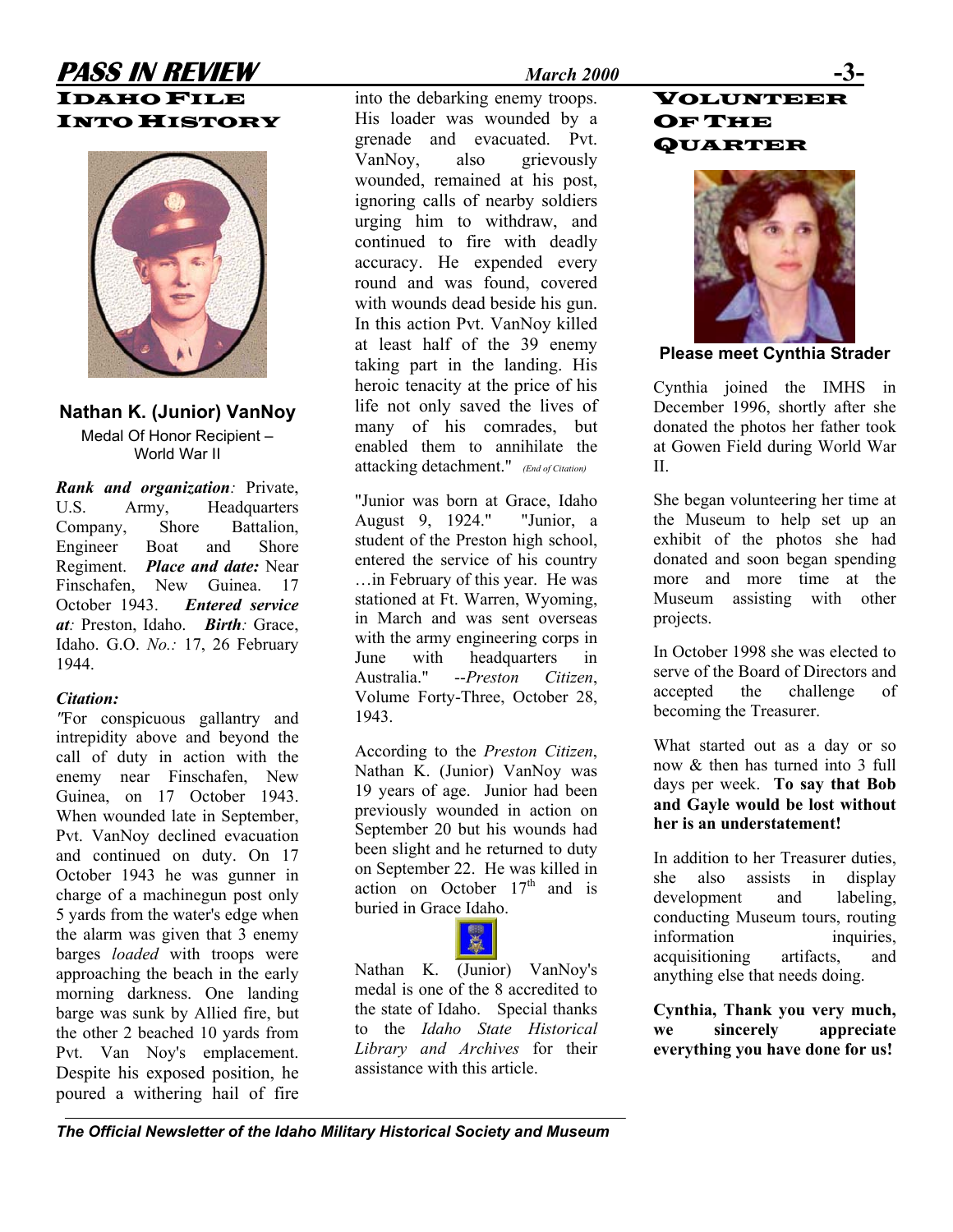### **PASS IN REVIEW** *March 2000* NEW

## MEMBERS

*Special Welcome to:* 

 $\star$  Charles W. Brandeberry  $\star$  Marie M. Crandall  $\star$  Mariorie M. Davis  $\star$  Loren Grout  $\star$  Mehrle Jennings<br>
If this sounds like something you  $\star$  The American Legion of Idaho **★EE-DA-HOW Long Rifles Inc.**  $\star$  Gena Mills ÕTom Mills ★ Howard 'Tad'' Tadlock ÕWayne Mitchell **★** Lucile Westby

# UPCOMING

opening of the Museum in May in conjunction with the anniversary of **VE Day**.

Our plan is to hold a breakfast similar to the one we had in January and then hold a ribbon cutting ceremony on Saturday the  $6<sup>th</sup>$  of May after the breakfast.

We will need some extra help to be



able to do this. We won't be holding any kind of contest but if your family  $\mathbb{R}$  - keeps telling you

that you are a flap jack flipper extraordinare, we would like to hear from you.

Send us an e-mail ([gayle.alvarez@idbois.ang.af.mil\)](mailto:gayle.alvarez@idbois.ang.af.mil) or give Bob or Cynthia a call at 422-6128.

❷ We have been invited to have a booth at the upcoming Twin Falls airshow at the Twin Falls Airport in July.

This type of events is a lot of fun! Not only do you get to help the IMHS, you get to meet lots of people and see the show. We are planning on taking the dog tag machine this time so we can make tags along with selling items from the gift shop.

would enjoy doing, let us know. Again, send us an e-mail or call Bob or Cynthia at 422-6128.

### **WHAT'S NEW ATTUNE** MUSEUM

We are in the process of acquiring an outdoor static **a** We are planning a Grand Re- display courtesy of the Army **available in the Gift Shop** Guard. Some of the items now on display include an M548 Ammunition Carrier, an M59 Armored Personnel Carrier, an M106 Mortar Carrier, and a CEV. We will also be getting an M60 tank, a 155 Howitzer, and a M110 8" gun. **EVENTS** We are in the process of<br>acquiring an outdoor static **Photo of some of the postcards**<br>available in the Gift Shop

> We also received a segment of armor plate from the quarterdeck of the USS Boise. It depicts the Japanese ships it sunk during the WWII battle *Esperance*.



We are now a hotlink on *Zidaho.com*, the newest "What is Happening In Idaho" Web Page. We are listed under the Non-Profit Organizations and they added a link to our Website!

A new feature on our Web Page is our Online Museum Gift Shop. It includes updated photos *(the ones SFC Holmes took for us some of which are shown here)* of the items available as well as order forms.



You can now mail order a birthday present to Uncle



Charlie or even order a set of dog tags for him, yourself, or your kids.



**cards with WWII aircraft silhouettes.**

**Suncatchers**, **Available in U.S. Army,** 

**Coast Guard, Marine Corps, Air Force, WWII, Korean, and Viet Nam Veteran. 3 ½"**   *(More* ☞*)* 

*The Official Newsletter of the Idaho Military Historical Society and Museum*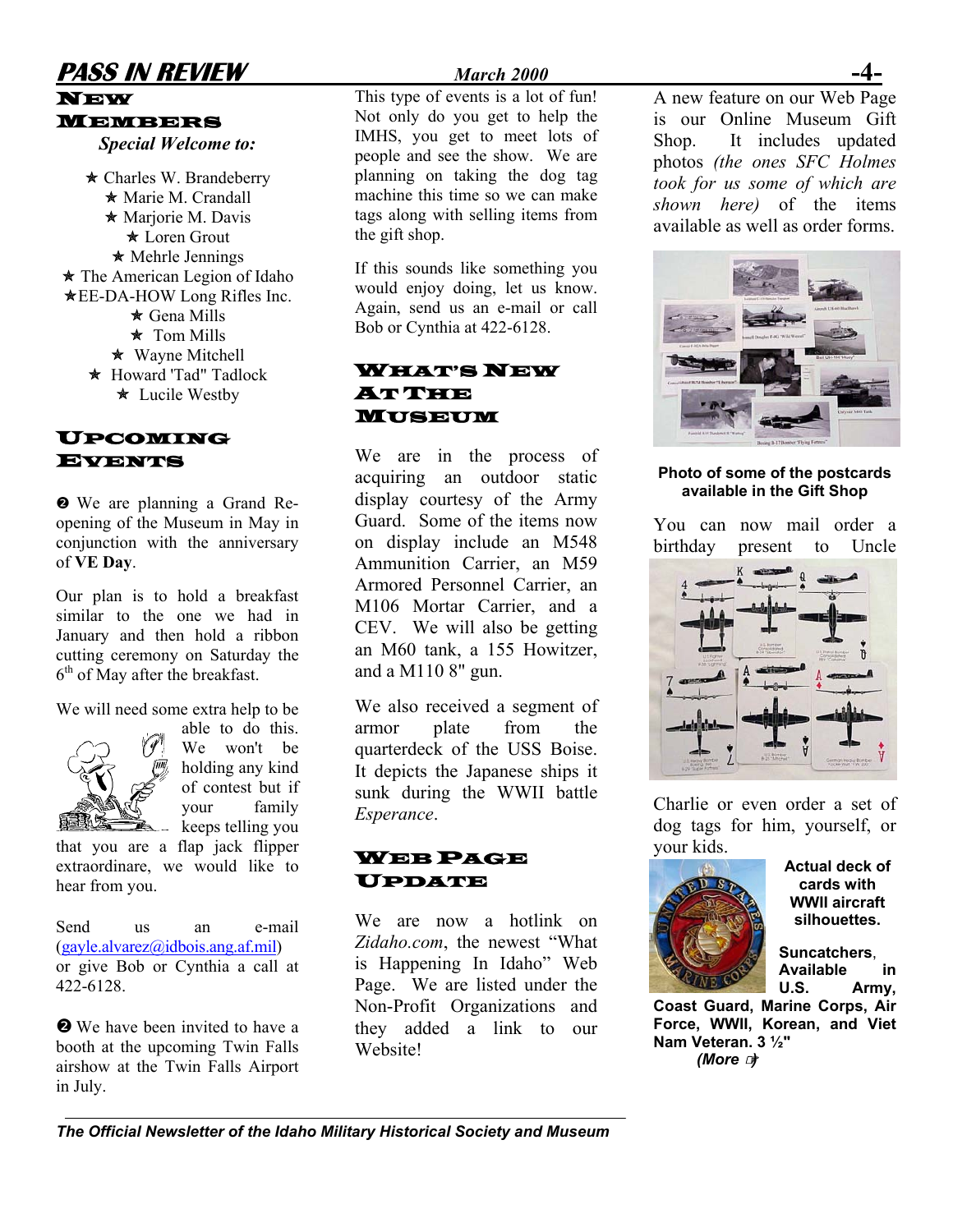### **PASS IN REVIEW** *March 2000* **-5-**

There are also some photos of the inside of the Museum. They were taken while the move was still in progress but they give a good indication of how much space we gained by the move.





### MOST WANTED



 $\vee$  Along with the donation from



Parnassus Books, we have received several other book donations. We need help with the cataloguing and Deed of Gift Forms.

 $\vee$  We need a cabinet maker. We have the building materials; we just need the expertise. We would like to build a panoramic display to house the manikins and create a realistic display of what a person in that uniform would be doing.

We even have the Plexiglas and sheets of glass for the front of the case.

 $\sqrt{W}$ e need an armor expert. After we receive the rest of the static display items, we need someone to develop the labels/placards for the equipment.



More photos available at: [http://inghro.state.id.us/museum](http://inghro.state.id.us/mumeum)

> *Produced By:* Idaho Military Historical Society *Editor: Gayle Alvarez Production:* Gayle Alvarez Comments or article suggestions are welcome, contact us at 422-6128, or at out our website: <http://inghro.state.id.us/museum/>

*The Official Newsletter of the Idaho Military Historical Society and Museum*